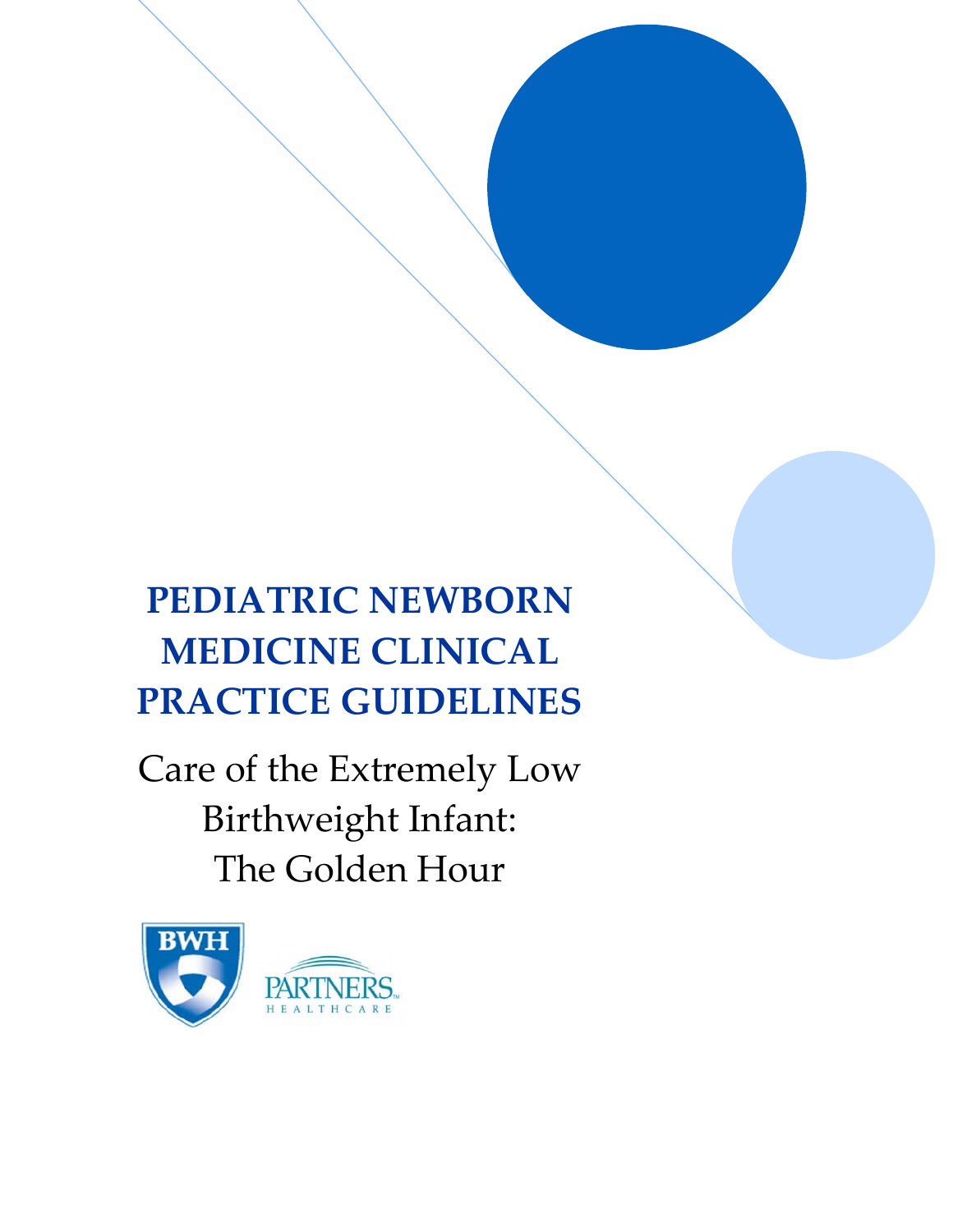

| <b>Clinical Guideline Name</b> | Care of the Extremely Low Birthweight (ELBW) Infant: The Golden Hour                        |
|--------------------------------|---------------------------------------------------------------------------------------------|
| <b>Effective Date</b>          | June 19, 2017                                                                               |
| <b>Revised Date</b>            |                                                                                             |
| <b>Contact Person</b>          | Terri Gorman, MD                                                                            |
|                                | Members of the ELBW/Golden Hour Working group: Mary Ann Bennett, Sandra Borgeson,           |
|                                | Allison Borkovec, Kara Busta, Suzanne Fernandez, Jeanine Levantian, Corinne Pryor, Annette  |
|                                | Scheid, Linda Van Marter                                                                    |
|                                | Special Consultants to the ELBW Team: Mandy Belfort, Keith Hirst, Hunter Pepin, Sara Rostas |
| <b>Approved By</b>             | Pediatric Newborn Medicine Clinical Practice Council 06/09/17                               |
|                                | CWN SPP 03/08/17                                                                            |
|                                | BWH SPP 03/15/17                                                                            |
|                                | BWH NEB 03/20/17                                                                            |
| <b>Keywords</b>                | ELBW, Golden Hour                                                                           |

**This is a clinical practice guideline. While this guideline is useful in approaching the care of the extremely low birth weight infant, clinical judgment and/or new evidence may favor an alternative plan of care, the rationale for which should be documented in the medical record.**

#### **1. Purpose**

To standardize the preparation for and initial care of the extremely premature and low birthweight infant (ELBW), especially those < 28 weeks or EFW < 1000g. This document guides two teams working simultaneously: (1) the delivery team and (2) the NICU admission team.

#### **Prenatal Consultation**

- Neonatologist to place consult note in maternal chart in Epic
	- o Discuss importance of mothers' milk and early pumping
	- o Discuss donor human milk (DHM) obtain consent if delivery imminent (ie, able to place consent in chart)
	- o Discuss potential for level II transfer as appropriate
- Triage and/or admit RN to meet parents prior to delivery when delivery not emergent
- Family tour of NICU when possible

#### **Preparing for multiples**

\*\*If multiple ELBW's during evening hours, assess abilities of medical team and have low threshold to call in back‐up attending for timely completion of Golden Hour tasks. NIC to assess ability to flex RN staff for admission and RT team to communicate with leadership if need to call in back‐up RT\*\*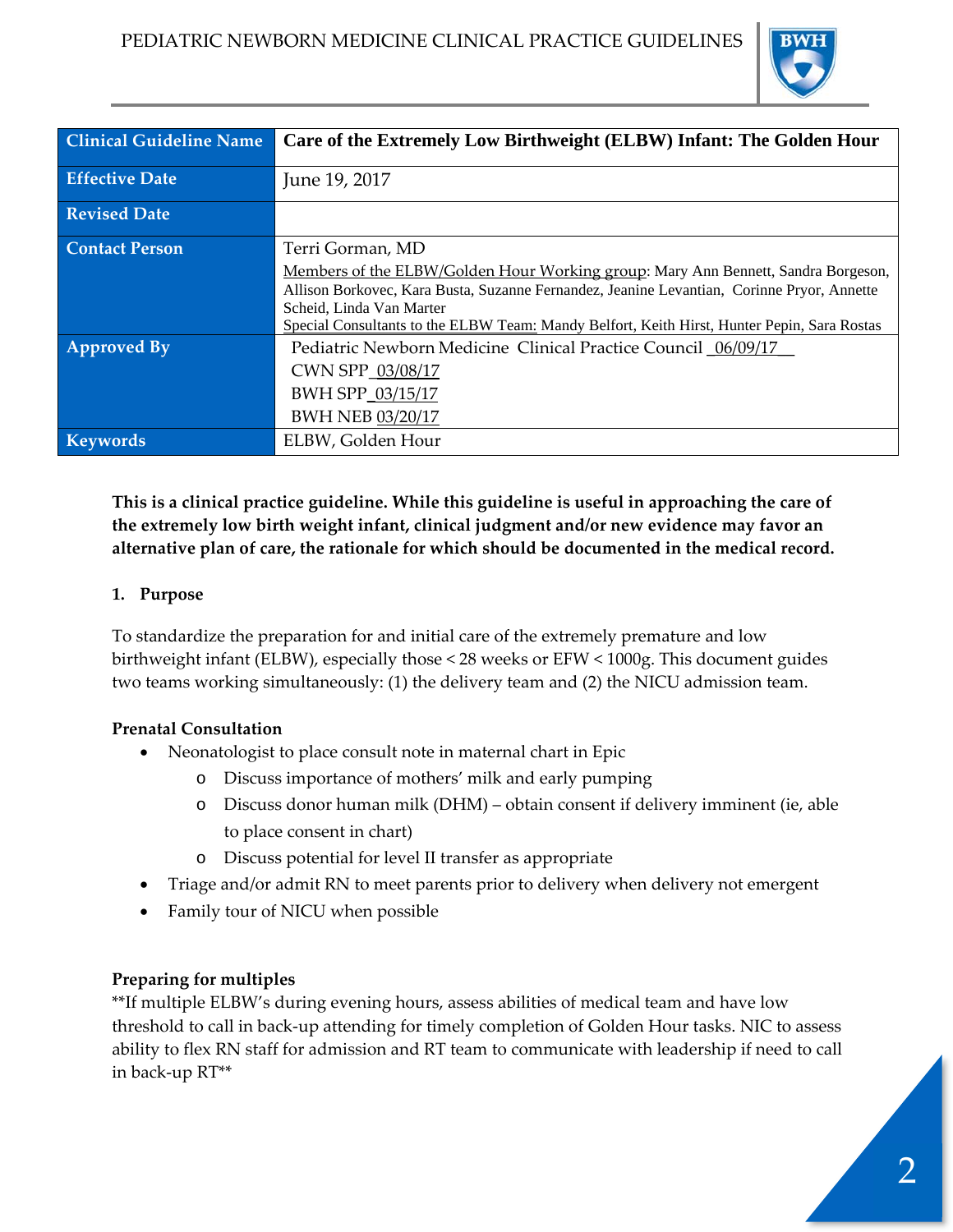

# **Delivery Team**

- Delivery team consists of the admitting RN, triage RN, RT, attending neonatologist, admitting fellow, DR resident
- Hold pre‐delivery huddle with delivery team
	- Roles clearly assigned for code leader, airway, heart rate/monitoring, code cart/medications, recorder
	- o For ELBW infants, the airway/intubator will be an experienced fellow, NNP or attending neonatologist with ultimate determination of airway assignment at the discretion of the attending neonatologist.
- Team members to introduce themselves to parents prior to delivery if not emergent

# **Delivery Team: Pre‐birth**

- L&D RN will increase room temp to 77 degrees Fahrenheit (for all infants < 28 weeks PMA or < 1000g EFW), delivery team will confirm room warmed
- NICU RN will:
	- o Set up Giraffe Omnibed with scale for the infant to be delivered onto and use shuttle to transfer to NICU.
	- o From bottom to top, the set up of the Omnibed should be:
		- 1.Omnibed mattress
		- 2. Blanket
		- 3. Chemical warming mattress (to be activated just prior to birth)
		- 4. Blanket
		- **•** [When in OR with sterile field:
			- 5. Sterile drape
			- 6. Sterile blanket]
		- 7. Open hooded polyethelene bag (note: RN to open using sterile technique when in OR being placed on top of sterile field)
	- o For the LDR, set up Omnibed in the room and keep the shuttle separate but in close proximity to DR. For the OR, keep shuttle attached to Omnibed. In the OR, the Omnibed and the shuttle should each be separately plugged into the wall outlets, then prior to moving, the Omnibed should be plugged into the shuttle and the shuttle unplugged prior to transport.
	- o Ensure Omnibed wheels are locked once positioned in DR/OR
	- o Ensure that the tone for the Apgar timer is turned on.
	- o Set up monitoring with pulse oximetry and EKG leads either monitor mounted to shuttle, or monitor on roll stand.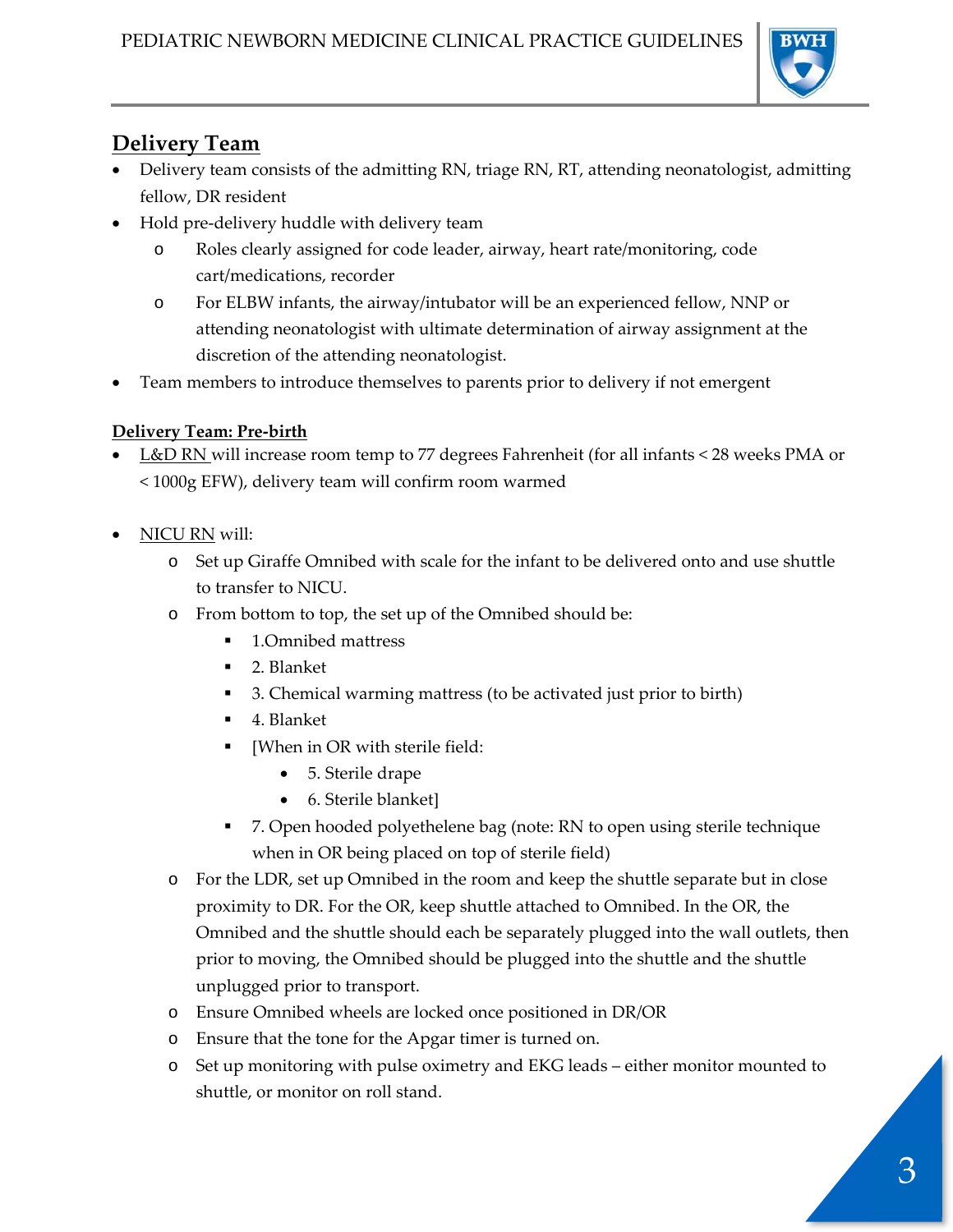

- RT will:
	- o Confirm set up of mask/bag with appropriate flow, FiO2 and PEEP and PiP
	- o Confirm NeoPuff set up with predetermined pressure settings (PEEP and PiP)
	- $\circ$  For infants  $\geq$ 26 weeks, have bubble CPAP in the delivery room set to 6cm H<sub>2</sub>O (0.25%) Acetic Acid to be added at delivery if spontaneously breathing or once determination that CPAP will be used)
	- $\circ$  Set up laryngoscope handle, blade, ETT (2.5, 3.0) with Stylet (2.0 if EFW < 500 g or <24 weeks PMA to be present in DR), tape, Cavilon, ETCO<sup>2</sup> detector
	- o Ensure suction and suction catheters (6 and 8 Fr) available and functioning
- MD/LIP will:
	- o Collaborate with RN and RT to ensure appropriate equipment set up as listed
	- o Airway provider should be the last person to check the set flow, PEEP and attainable PIP on bag/mask prior to delivery

# **Delivery Team: Delivery Room Course**

- OB will perform delayed cord clamping for 60 seconds in absence of contraindication
	- o Triage RN will start Apgar counter and count down for OB, giving time at 30 seconds, 45 seconds and countdown to 60 seconds with 5 seconds remaining.
	- o 2<sup>nd</sup> RN also to start timer on Voalte phone to track timing throughout the full Golden Hour (Omnibed timer will reset whenever unplugged.))
- Placement of infant on warmer:
	- o In OR, OB will place infant on the open hooded polyethelene bag on thesterile field, RN will lift the baby and polyethelene bag, RT will pull out sterile drape
	- o RN and MD will secure the hood of the polyethelene bag
	- o In DR, OB will place infant on warmer onto open polyethelene bag, RN and MD will ensure infant in bag and pull hood over head
- Cardiorespiratory Monitoring
	- o Immediate placement of EKG limb leads first followed by pulse oximeter on right hand ( to be performed by RN 1 with assistance from RT as appropriate)
- RN to place temperature probe
- As soon as monitoring devices in place, RN to close bag by securing Velcro with umbilical cord out of the bag
- Airway with assistance as needed to dry face (this likely to be occuring simultaneously with placement of monitoring probes)
- If breathing, RT to place immediately on nasal mask CPAP with CPAP set to 6cm H2O (goal by 2 minutes of life)
- If not breathing, give Airway to provide PPV via bag/mask with PEEP set at 6 cm H<sub>2</sub>O
	- o If PPV effective and effective respirations established place immediately on nasal mask CPAP
	- o If PPV by BMV not effective, or if infant does not establish respirations intubate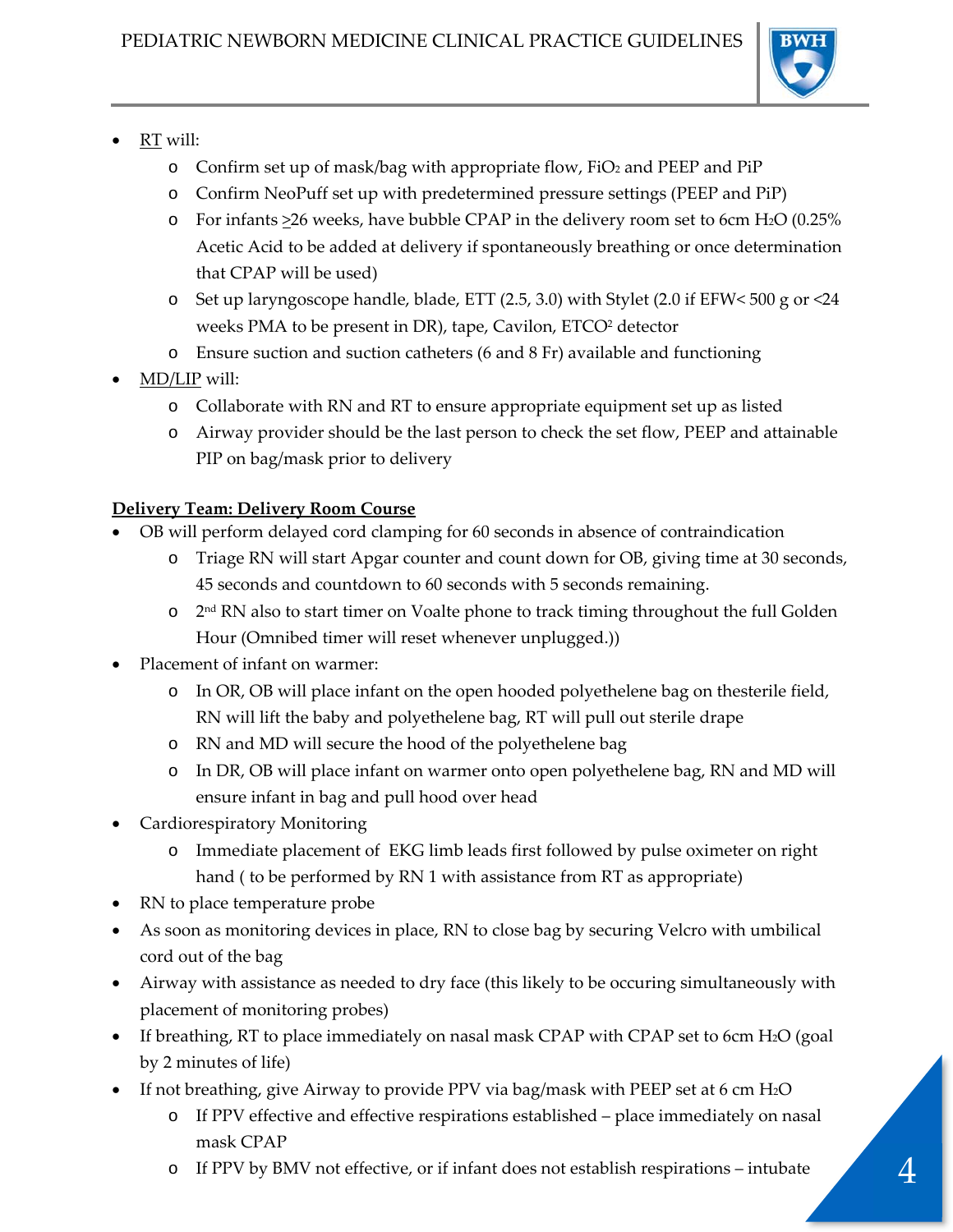

- o Intubation by experienced fellow, NNP, or attending only for infant < 27 weeks or any infant requiring emergent intubation due to bradycardia (intubator assigned at the discretion of the attending neonatologist)
- o Cavilon to aid taping of ETT
- o Confirm ETT placement by ETCO2 color change and auscultation confirmation by two providers (RT and attending neonatologist)
- Weigh in DR x 2 to confirm weight– weigh in hooded polyethylene bag and account for weight of bag (**hooded bag weighs 30 grams**)
	- Be sure to "weigh" infant  $x$  2, including re-zeroing the bed and relifting the infant
	- If there is  $\geq 30$  gram difference in weight, a third weigh will be required
	- If  $<30$  gram weight difference, go with first weight
- MD (typically attending) to send Voalte message to entire neighborhood admitting team to include infant's weight and if infant intubated versus on bubble CPAP. This notification will serve as preparation time for admitting team to gather.
- Before leaving DR, place temp probe on right flank (skin, probe, mepitec, reflective cover)
- Efficient transfer goal out of DR by 15 minutes of life

# **NICU Admit Team**

 NICU Admit Team consists of admitting RN, RT, admitting intern/LIP, admitting fellow, admitting neonatologist

## **NICU Admit Team: Pre‐Admission**

- $\blacksquare$  RN to prep peripheral IV set up, IVF, PN, medications prior to delivery/patient arrival to ICU bedspace
	- o Prep for PIV placement
	- o Starter PN (pre‐warm)
	- o D5W
	- o 1/2NS + 0.5unit/mL heparin for umbilical line placement (pre‐warm)
- $RT$  to prep for administration of surfactant and ventilatory needs
	- o RT to have MAC and syringe available in case of Surfactant adminstration
		- Only withdraw Surfactant from Omnicell upon acknowledgement that infant is intubated
	- o Set up ventilator for volume guarantee mode for < 26 weeks or arriving intubated
	- o If infant on bubble CPAP in DR, will keep on same set up for admission
- Intern/LIP to prep for umbilical line placement and place admit orders on pended baby in Epic
	- o Order stat X‐ray for ETT placement for infants < 26 weeks or if DR team messages that infant will arrive intubated
	- o Notify Radiology Technologist of pending ELBW birth by paging 11184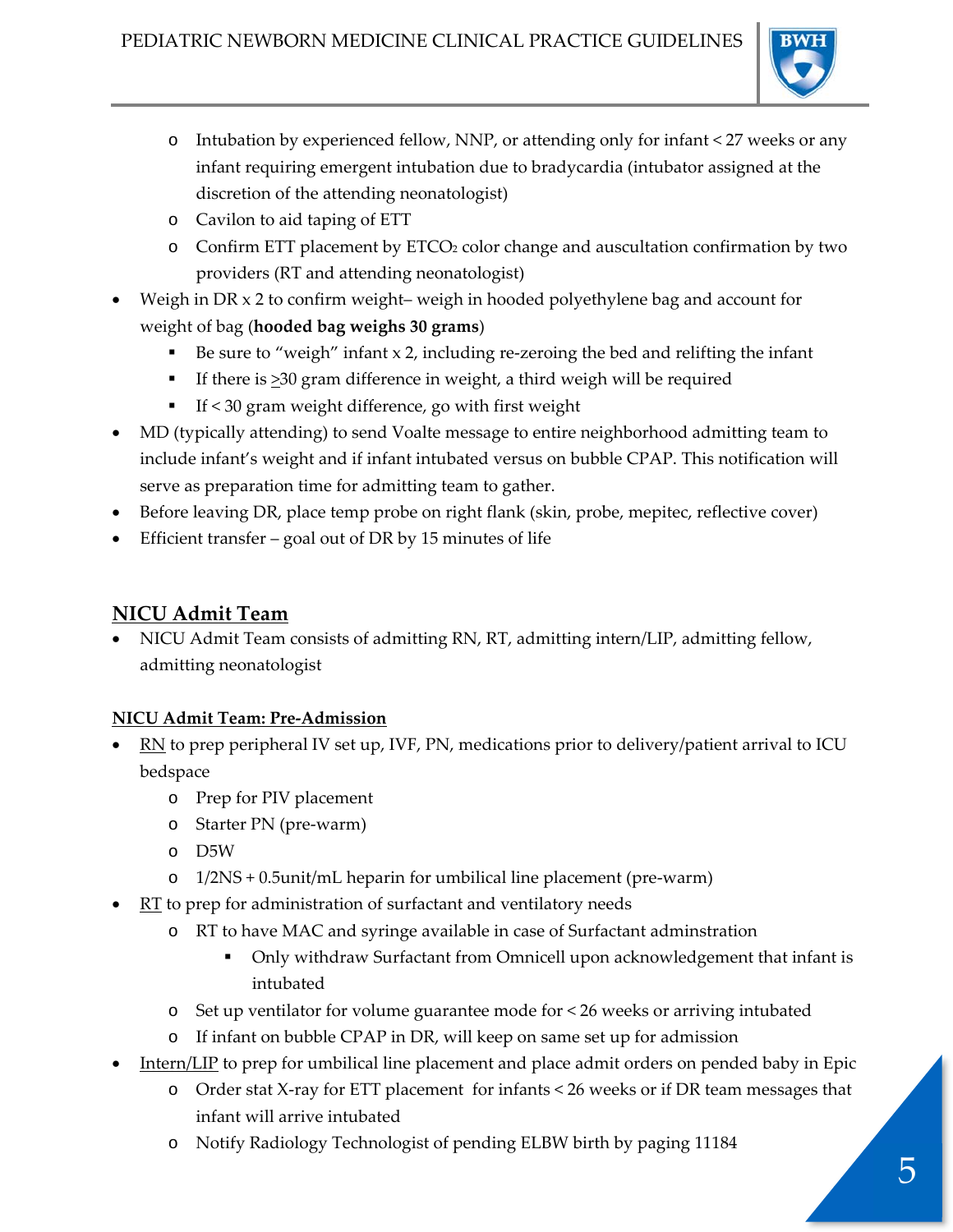

- o Once infant is born and need for CXR for surfactant is known, page Radiology Technologist by text paging 11184 at time of infant birth to request "ELBW Stat Xray Neighborhood \_\_, Room \_\_\_"
- o Alert pharmacy to pending admission for stat delivery of all fluids, antibiotics, caffeine
- o Stat orders for antibiotics, caffeine and any other medications that require weight based preparation to be placed once infant weight messaged from delivery room team (weight should be entered as both birthweight and dosing weight in Epic)

#### **NICU Admit Team: Once DR team message relayed**

- RN will:
	- o Calculate IVF rates for birthweight
- RT will:
	- o Calculate dose of Surfactant and withdraw Curosuf from Omnicell and begin process of warming surfactant if infant will be arriving intubated
	- o Preload MAC with Curosurf
- MD/LIP will:
	- o Input orders for weight based medications
	- o Calculate anticipated depth of insertion for umbilical lines
	- o Ensure radiology technologist at bedside for CXR if infant arriving intubated for efficient ETT placement check prior to instillation of surfactant
- Entire admit team will gather at admit room for admission

## **Delivery Team and NICU Admit Teams: NICU Admission**

- Admission takes precedence over rounds admitting fellow oversees Golden Hour. If admitting multiples, admitting attending responsible for 2<sup>nd</sup> baby. For higher order multiples, clear plan for well staffed team to be made prior to delivery.
- Utilize Voalte timer from delivery room for documentation of timing of procedures
- Omnibed pulled into bedspace and plugged in, water added to humidity reservoir
- RN switches pulse oximetry and EKG monitoring to room monitor.
- If infant intubated, CXR immediately (remove chemical warming mattress for Xray, then replace)
- Once ETT position confirmed, instillation of surfactant by RT. Document minute of life surfactant instillation initiated, referencing time on Voalte timer.
- RN then places PIV (expose only extremity from polyethelene bag for IV placement)
- Run D5W @ 100ml/kg/day via PIV until umbilical line confirmed in correct position.
- Once PIV in place, MD/LIP places umbilical lines as indicated, keeping infant inside the polyethelene bag with just umbilicus exposed for line placement. Draw bloodwork as ordered. Then confirm line placement with x‐ray. Document in procedure note time of life lines initiated and completed, referencing time on Voalte timer.